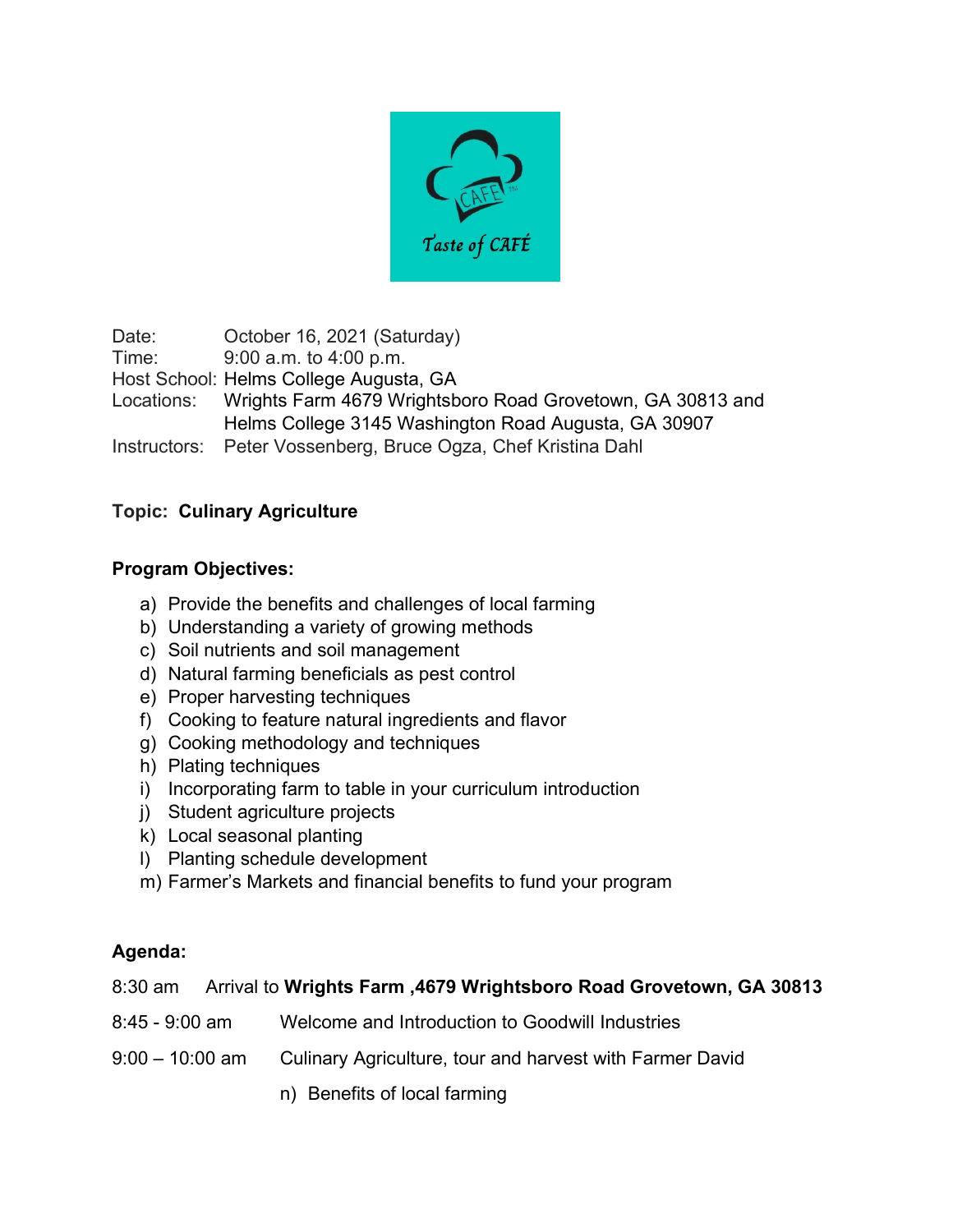- o) Growing methods
- p) Soil nutrients
- q) Natural farming beneficials
- r) Proper harvesting
- 10:00 10:30 am Break and **travel to Helms College 3145 Washington Road Augusta, GA 30907** Beverage and snacks will be provided
- 10:30 am 1:30 pm Cooking Methodology: This will be a hands-on kitchen session utilizing the mornings harvest from the farm.
	- a) Cooking to feature natural ingredients
	- b) Cooking methodology
	- c) Plating techniques
	- d) Incorporating farm to table in your curriculum introduction
- 1:30 2:00 pm Lunch
- 2:00 3:30 pm Incorporating culinary agriculture into curriculum and closing remarks
	- a) Benefits and challenges of local farming
	- b) Student agriculture projects
	- c) Local seasonal planting
	- d) Planting schedule development
	- e) Farmer's Markets and financial benefits
- 3:30 4:00 pm Campus Tour

### Brought to you by:



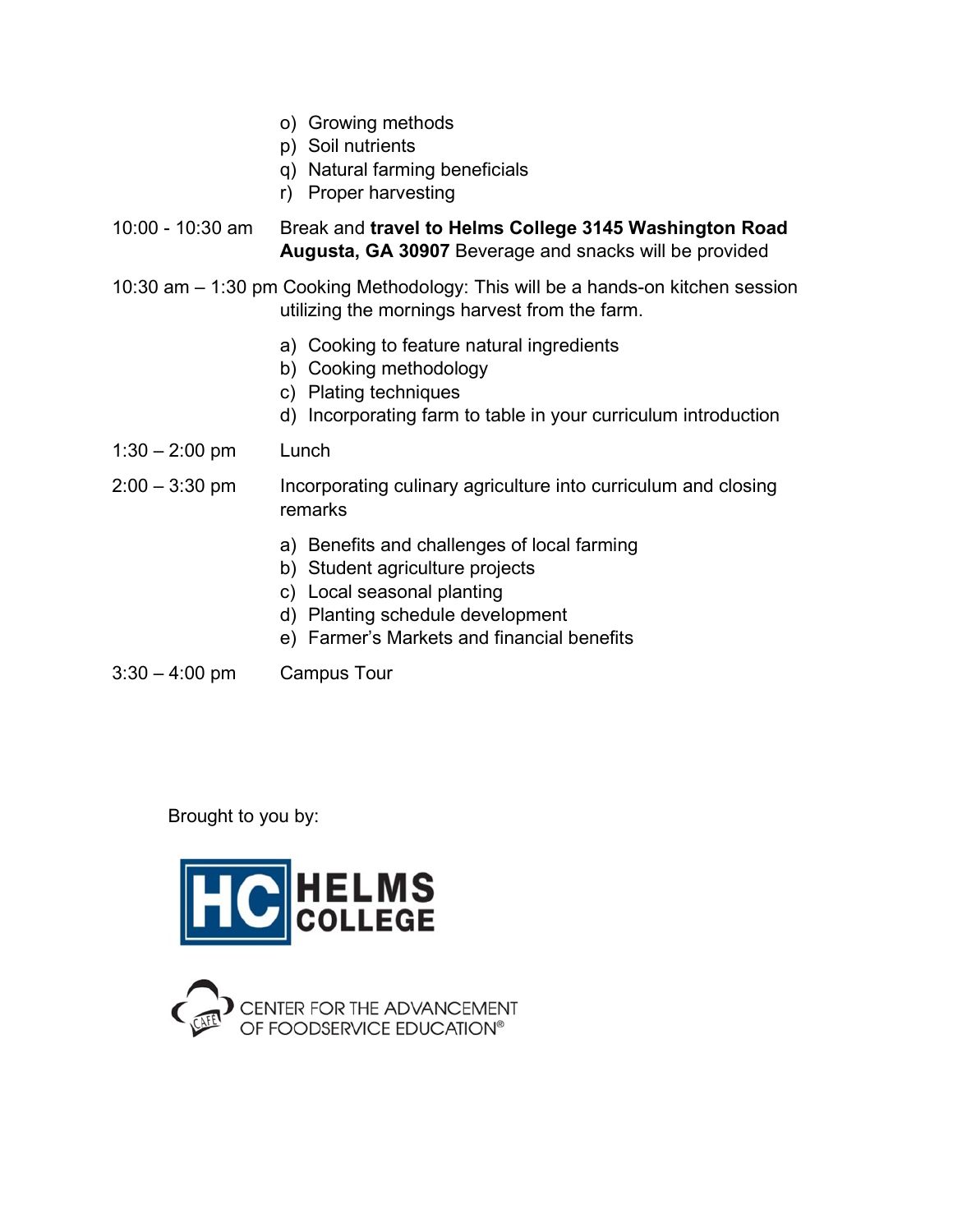## **INSTRUCTORS BIO:**

### **Peter Vossenberg M.Ed., CEC, CCE, CCA, AAC, CFBE, CHE, CS**

Forty-five years ago, I began my career in the hospitality industry getting my first job in a restaurant near Philadelphia. Since then, I've worked my way up on both sides of the pass, serving as everything from bus boy up to Director of Food & Beverage in the FOH and dishwasher up to Executive Chef in the BOH.

I've had the pleasure of working from the East Coast in Baltimore to the West Coast in Los Angeles, on the island of St. Thomas in the Virgin Islands, the least-inhabited island on Earth in Antarctica, on one of the smallest "islands" 150 miles out to sea on an oil rig in the Gulf of Mexico, and right here in Augusta were I have been working as the Executive Chef for Edgar's Hospitality Group at Edgar's Grille and The Pinnacle Club. I am in my current position as a Chef Instructor at Helms College.

Throughout my career, I've focused on professional development and giving back. We must continue to evolve and adapt to this ever-changing industry, and we must serve as role models helping to educate the next generation of culinarians. I have had the privilege of teaching over 5,000 students directly, and in leadership positions, my impact is even greater. By developing culinary faculty, mentoring students, and creating cutting edge programs and courses. Along the way I have earned a Master's Degree in Education (M.Ed.) and became a Certified Sommelier (CS) along with my American Culinary Federation (ACF) certifications. I had the honor of earning the ACF Southeast Region Educator of the Year award in 2018. To be recognized amongst thousands of extremely talented chef educators was unbelievable. I am also very proud to have been selected to represent Georgia as one of five Georgia Grown Executive Chefs for 2020 and 2021.

It has been an amazing journey so far with much more to come. I am lucky enough to live in wonderful community of Augusta Georgia. I live and breathe hospitality in all that I do. Because it's not just a job, food and wine are simply who I am.

## **Bruce M. Ozga M.Ed, CEC, CCE, CHE, AAC**

Bruce Ozga is the Vice President of Culinary Education at Helms College in Augusta and Macon, GA. He is certified by the American Culinary Federation as a Certified Executive Chef and Certified Culinary Educator, as well as a Certified Hospitality Educator by the American Hotel & Lodging Association. His experience in the foodservice industry spans over thirty-five years and across five different states. A native of Connecticut, he developed his culinary skills in several restaurants such as the 1784 Inn of Franklin, Norwich Inn and Spa and United Restaurant services in New Haven.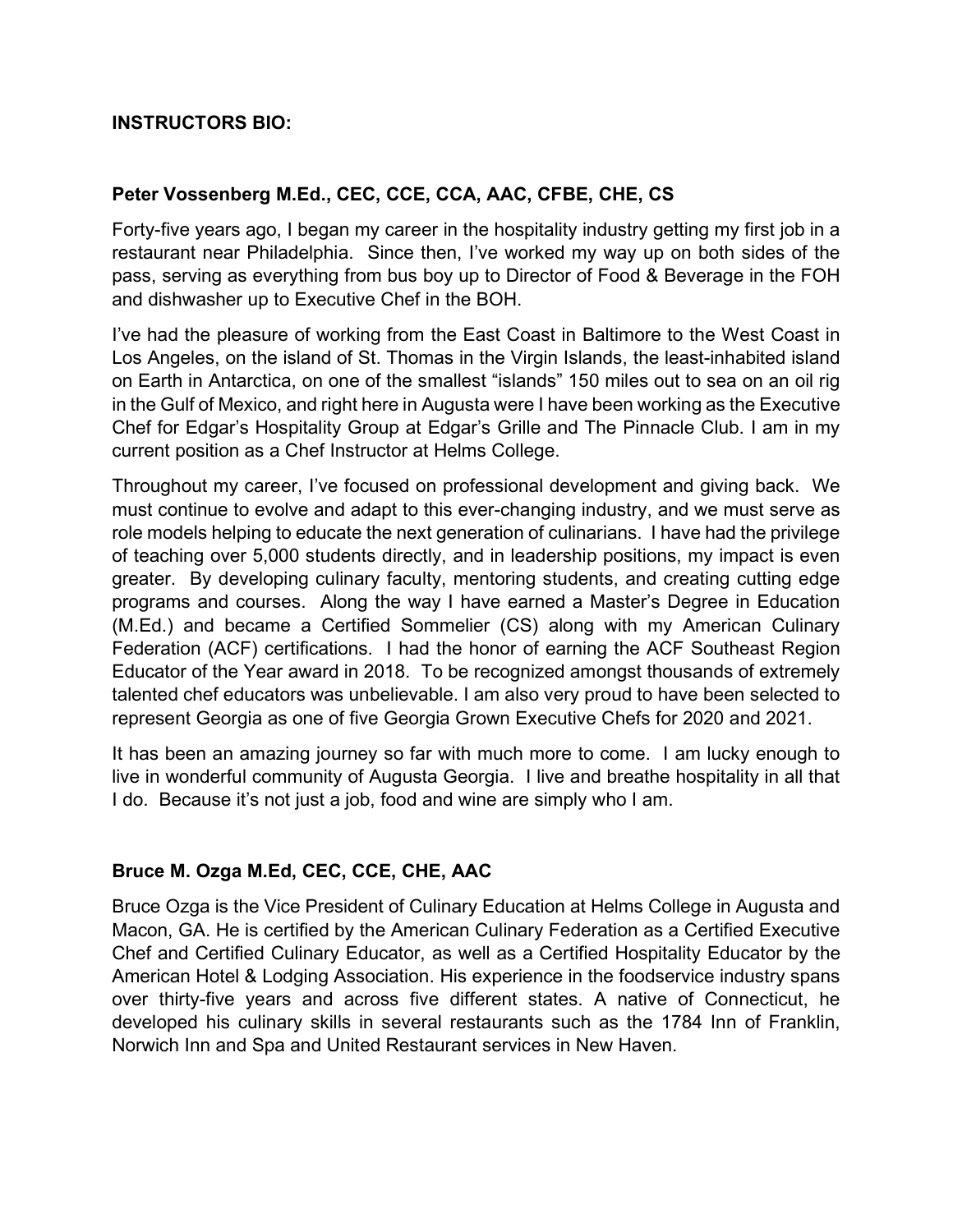Chef Ozga is a graduate of Johnson & Wales University's Providence Campus with an associates degree in culinary arts and a bachelor's degree in food service management. He also holds a master's degree in education from Colorado State University in Fort Collins, CO.

Education is truly his passion. He has been in culinary education since 1993 when he moved to Texas to teach and be the program director at Galveston Community College. During his time in Texas, he was on the board of directors for the Texas Chefs Association. In the summer of 1997 he moved to Florida to teach and eventually become the Dean of Culinary Education at Johnson & wales University's Miami and Denver campuses for over twenty years. He also served on the Florida Restaurant Association Educational Foundation board as a trustee-at-large over the last decade along with being the Vice Conseiller Culinaire with the Miami Chapter of the Chaine des Rotisseur.

Over the years he has won many awards but more recently he was recognized as the Greater Miami ACF Educator of the Year and the Chef of the Year.

# **Chef Kristina Dahl, CEC**

I fell in love with food as a child growing up in a home where my mother cooked gourmet meals from around the world. I decided to follow my passion in foodservice and received my Bachelor's degree in Hospitality Administration from Georgia State University. I was able to do my internship at Cherokee Town & Country Club, which is an exclusive club in Atlanta Georgia. From there, I went to Johnson & Wales University in Charleston, South Carolina, to get my Associates degree in Culinary Arts. While in school, my favorite classes were Stocks and Sauces and Garde Manger, where I learned the art of Ice Carving. My first chefs' job was at the Partridge Inn, a historical hotel, as the Sous Chef. I started creating menus and working banquets as I honed my skills as a Chef. I worked at a Brasstown Valley Resort in the North Georgia mountains, learning high volume cooking, where we would feed 6000 guests on Thanksgiving. I also was able to refine my skills as an Ice carver, carving 2-3 blocks of Ice a week for the next 2.5 years. I moved back to Atlanta, to work at The Swissotel, which was a 4 star hotel in Buckhead as the Executive Sous Chef. Here, I learned how to cook Kosher food in our Kosher Kitchen and created elegant flavorful food in our banquets and catering kitchen. After transitioning the hotel to the Westin Buckhead, I found myself wanting more in my career and my personal life. I started teaching at Le Cordon Blue Atlanta for the next 13 years where I was able to live my passion for the culinary arts but also inspire the lives of my students through teaching. The greatest gift I received while teaching at Le Cordon Bleu, was being surrounded by some amazing talented chefs that I could enhance my skills and techniques but also grow as a culinarian. I have figured out over the years, I know what I know but I also know what I don't know, so I am always willing to learn and ask questions because I am a lifelong learner. Here at Helms college, I have achieved my Certified Executive Chef certification from the